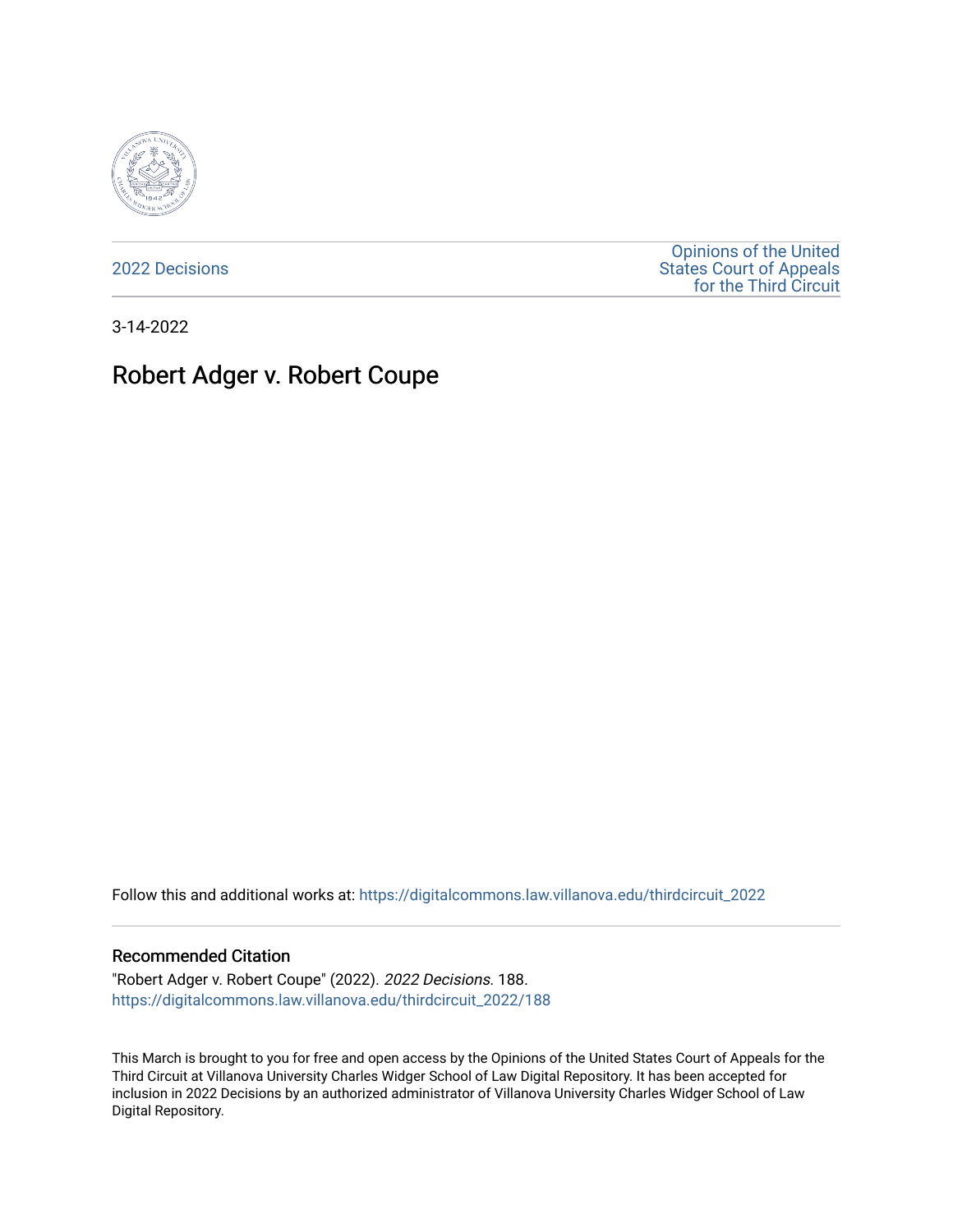### UNITED STATES COURT OF APPEALS FOR THE THIRD CIRCUIT  $\frac{1}{2}$

No. 21-1841 \_\_\_\_\_\_\_\_\_\_\_\_\_

ROBERT L. ADGER; CALVIN L. ALLEN; HENRY J. ANDERSON; NATHANIEL BAGWELL; FENEL D. BAINE; DONALD F. BASS; JOSEPH F. BENNETT; DYMERE BERRY; SAMUEL B. BISHOP; MARQUIS BOYER-SMITH; JOHN BOYER; KEVIN C. BRATHWAITE; ALAN BROOKS; JARAD BROWN; MICHAEL A. BROWN; JUSTIN L. BURRELL; FRED T. CALDWELL; ALONZO J. CANNON; IVAN CARABELLO; MICHAEL A. CARELLO; AARON K. CARTER; ROBERT W. CHANDLER; FREDERICK O. CLIFTON; DONALD COLE; CURTIS M. COLLINS; KENJUAN CONGO; BRIAN CONLEY; CHRIS E. CRAIG; JOSEPH CRUMPLER; MAURICE CRUZ-WEBSTER; PABLO A. DAMIANI-MELENDEZ; JAMEL DANIELS; JERMAINE DICKINSON; GREG DICKSON; KRISHAN DILLARD; ANTWAN L. DOUGLAS; STEVEN DRAKE; DE SHAWN DRUMGO; JOHN R. DUPREE; KURT DUPREE; JEFFREY R. FOGG; DAVID D. FOREMAN; MONIR A GEORGE; CHARLES T. GETZ; REGENT J. GODDARD; VICTOR GRANTHAM; KELLY L. HAND; THEODORE HARRIS; CORNELL L. HESTER; SHAQUILLE K. JACKSON; ANTOINE JONES; MICHAEL E. KEYSER; CLAUDE LACOMB; JAMES LAWHORN; ALFRED M. LEWIS, JR.; ANDREW D. LONG; DANA B. MARTIN; TYRONE MATHIS; JOHN C MAYHEW; RICHARD D. MCCANE; KEVIN MCCRAY; DAVID MCCULLOUGH; EDWARD MCLAUGHLIN; MARVIN MENCIA; JOHN E. MILLER; KEITH J. MILLER; TONY MOZICK; LAMONT L. NORMAN; DONALD D. PARKELL; EZRA S. PENDLETON; HASSAN J. PERRY; CHRISTOPHER PORTER; MILLARD E. PRICE; MARK C. PURNELL; LOUIS W. RITTENHOUSE; ANDRE A. RIVERA; MARCUS ROSSER; BEN ROTEN; RON ROUNDTREE; LARRY J. SARTIN; RAYMOND Q. SAWYER; DANIEL E. SCHULTZ; JOSHUA D. SEARS; SYLVESTER C. SHOCKLEY; DAVID R. SMITH; WADE T. SMITH; RUSSELL E STEEDLEY; LAMONT E. STEVENSON; DARRIN L. SWIGGET; NIGEL C. SYKES; GERARD E. SZUBIELSKI; HENRY R. TAYLOR, JR.; ELWOOD E. TEAGLE; ORIN L. TURNER; JOSEPH WALLACE; LIONEL M. WALLEY; HOWARD A. WALSH; JAMES G. WELLS; MICHAEL L. WELLS; CHRISTOPHER H. WEST; KEENAN WHEELER; EUBANKS WHITE; EUGENE W. WIGGINS; DENNIS O. WILLIAMS; RONALDO WILLIAMS; CLIFF WILSON; RAYMOND H. WOOD; RICHARD WOODARD; ROBERT L. WORLEY; TEREK DOWNING; STEPHANIE CABRERA, personal representative of Estate of Louis G. Cabrera; JAMES J. DURHAM; DERIC FORNEY, for themselves and all others similarly situated, Appellants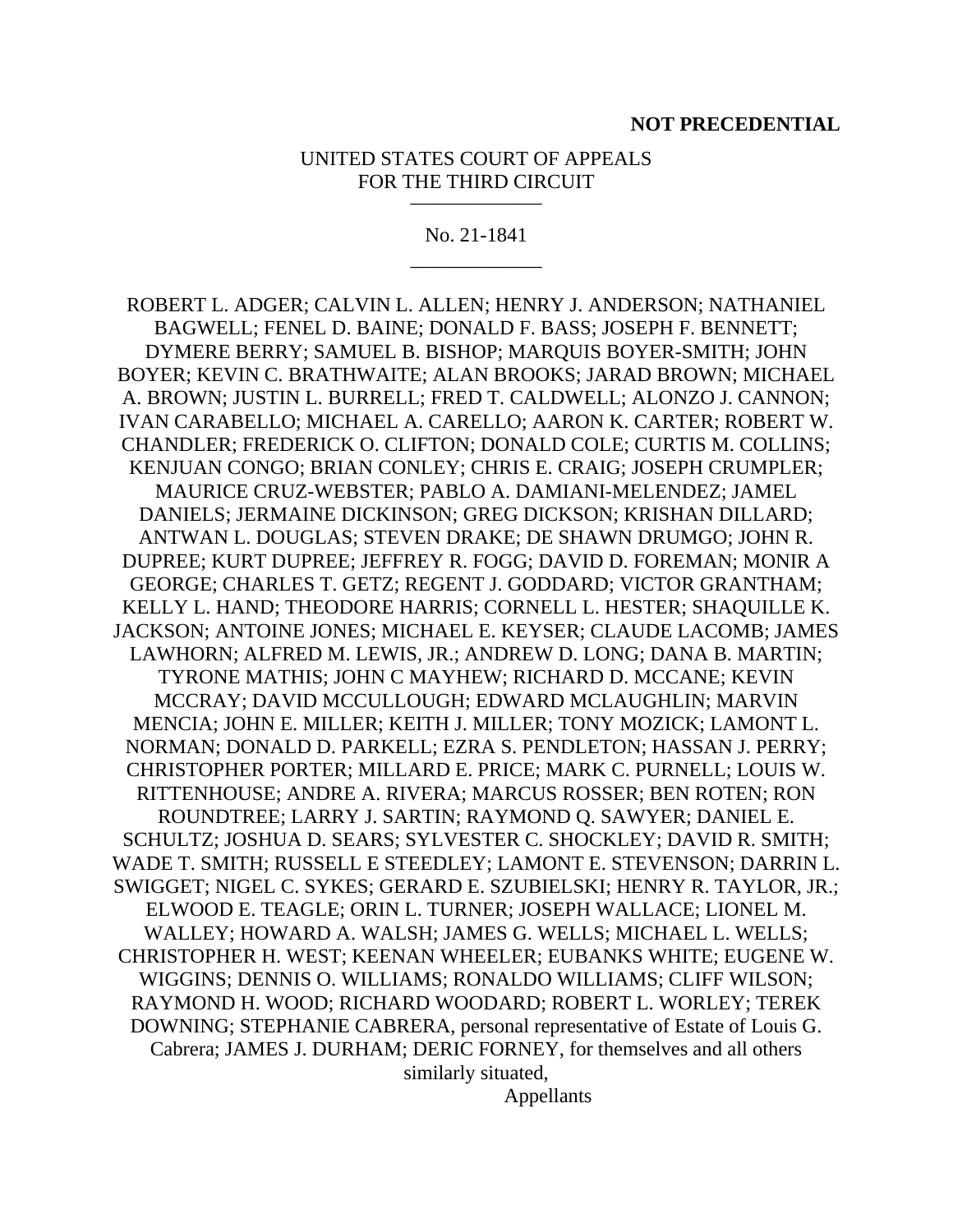FORMER COMMISSIONER ROBERT COUPE; COMMISSIONER PERRY PHELPS; WARDEN DANA METZGER; WARDEN DAVID PIERCE; WARDEN TIMOTHY RADCLIFF; DEPUTY WARDEN PHIL PARKER; DEPUTY WARDEN JAMES SCARBOROUGH; JEFFREY CARROTHERS; CAPTAIN BRUCE BURTON; LT. JUSTIN ATHERHOLT; LT. JASON T. COVIELLO; LT. GEORGE J. GILL; LT. MELVIN B. HARRIS, III; LT. KAREN HAWKINS; LT. SEAN R. MILLIGNA; LT. JAMES P. SATTERFIELD; LT. LARRY SAVAGE; LT. CHARLES D. SENNETT, JR.; LT. TEDDY D. TYSON; SGT. WILFRED BECKLES; SGT. LAWRENCE O. COVERDALE; SGT. TODD SCOTT DRACE; SGT. JOHN R. FAULKNER, JR.; SGT. RONALD FREDERICK; SGT. VINCENT E. HAZZARD; SGT. VINCENT MAY; SGT. KEVIN R. MCKENNA; SGT. ROBERT MOCK; SGT. CHARLES H. RADCLIFFE; SGT. DENNIS P. RUSSELL; CPL. NATHANIEL C. PAYTON; CPL. DALE LEE RAINS; C/O MICHAEL J. ARABIA; C/O PAUL O. BARONE; C/O JOSHUA A. CONNOR; C/O WILLIAM ESTRADA; C/O JACK EVANS; C/O NORMAN FIGUEROA, JR.; C/O BRETT FORAKER; C/O LANCE N. GREEN; C/O RICHARD L. GRIFFITH; C/O MICHAEL CHESTER LANDON; C/O JOSHUA PEPPERS; C/O THOMAS PATRICK RUNYON, JR.; C/O JOSHUA D. STEWART; C/O ABIGAIL WEST; C/O TIMOTHY R. YOUNG; C/O AARON FORKUM; LT. NATHAN D. ATHERHOLD; ROBERT MAY; BRIAN VANES.

> On Appeal from the District Court for the District of Delaware (D.C. Civil No. 1:18-cv-02048) District Judge: Honorable Leonard P. Stark

\_\_\_\_\_\_\_\_\_\_\_\_\_

Submitted Pursuant to Third Circuit L.A.R. 34.1(a) January 24, 2022

\_\_\_\_\_\_\_\_\_\_\_\_\_

\_\_\_\_\_\_\_\_\_\_\_\_\_

Before: CHAGARES, Chief Judge, McKEE and MATEY, Circuit Judges (Filed March 14, 2022)

# OPINION\* \_\_\_\_\_\_\_\_\_\_\_\_

\_\_\_\_\_\_\_\_\_\_\_\_

<sup>\*</sup> This disposition is not an opinion of the full Court and, pursuant to I.O.P. 5.7, does not constitute binding precedent.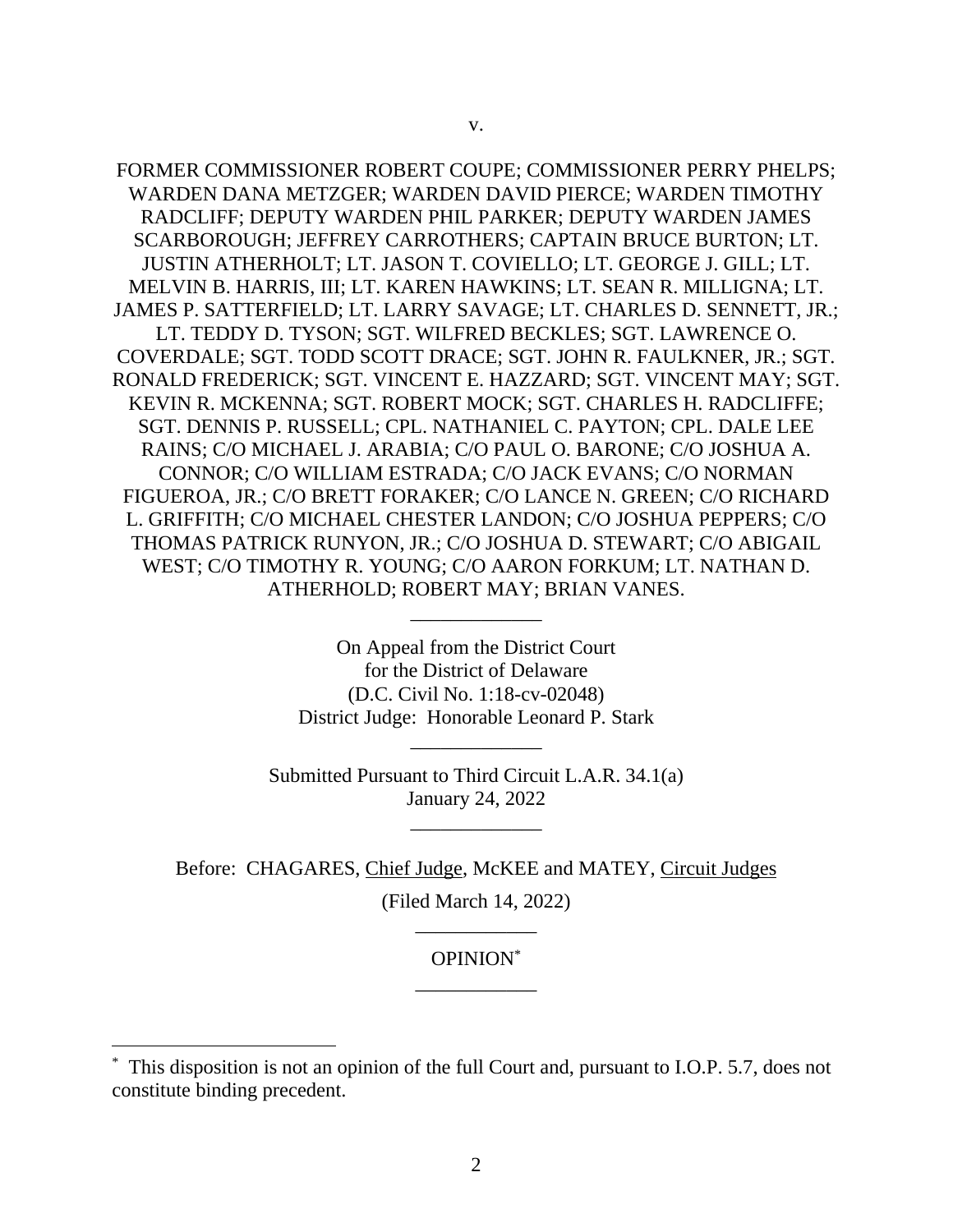# CHAGARES, Chief Judge.

This is a civil rights action brought by inmates for injuries suffered during and following a February 2017 uprising at the James T. Vaughn Correctional Center ("JTVCC") in Delaware. The complaint names over one hundred JTVCC inmates as plaintiffs and over fifty Delaware Department of Corrections ("DOC") employees and officials as defendants. The District Court dismissed the third amended complaint in its entirety, primarily due to the plaintiffs' failure to comply with Rule 8 of the Federal Rules of Civil Procedure. We conclude that this was an abuse of discretion because the claims of at least some of the plaintiffs comply with Federal Rule of Civil Procedure 8. 1 We agree with the District Court, however, that the plaintiffs' section 1983 supervisory liability and conspiracy claims fail under Rule 12(b)(6). We will therefore affirm in part, reverse in part, and remand for further proceedings.

## I.

We write primarily for the parties and recite only the facts essential to our decision. On February 1, 2017, a group of inmates took control of a building in the JTVCC and took hostages. The plaintiffs are current and former JTVCC inmates who did not participate in the uprising. To regain control, the DOC utilized its Correctional Emergency Response Team ("CERT"). The plaintiffs allege that CERT members physically assaulted and threatened non-resisting inmates and, among other things, did

<sup>&</sup>lt;sup>1</sup> We note that the District Court provided the plaintiffs, who are represented by counsel, multiple opportunities to amend and invested significant time in parsing the allegations in the complaint.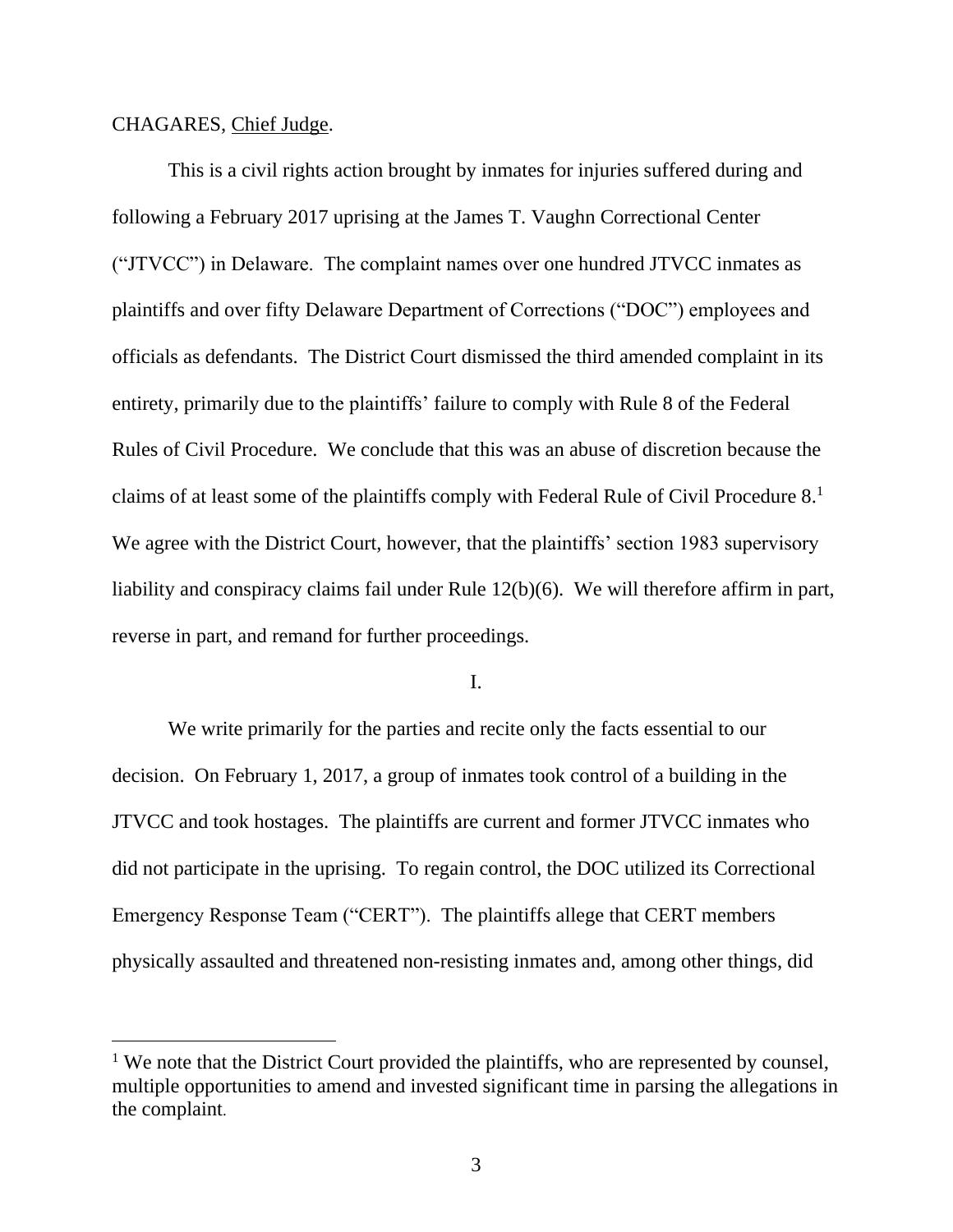not permit them to receive medical care. CERT members allegedly concealed their identifies by wearing masks, removing name tags, and not documenting their actions. After the uprising was over, the plaintiffs allege that the conditions of their confinement considerably worsened. The complaint alleges that inmates have been denied toiletries, adequate food, and medical care, while also being subjected to indiscriminate strip searches and other physically abusive behavior.

The District Court dismissed the plaintiffs' first amended complaint and granted them leave to amend. Adger v. Carney, No. 18-cv-2048, 2020 WL 1475422, at \*9 (D. Del. Mar. 26, 2020). The plaintiffs subsequently filed two amended complaints. They also moved for reargument of the court's dismissal of the first amended complaint and, while the defendants' motion to dismiss was pending, moved to amend the complaint for the fourth time. On March 31, 2021, the District Court denied the plaintiffs' motions for reargument and to further amend the complaint and granted the defendants' motions to dismiss the action with prejudice.

# $\mathop{\mathrm{II}.^2}$

The complaint appears to assert violations under 42 U.S.C. § 1983 of the plaintiffs' Eighth Amendment right to be free from cruel and unusual punishment based

<sup>&</sup>lt;sup>2</sup> The District Court had subject matter jurisdiction under 28 U.S.C. §§ 1331 and 1367. We have jurisdiction under 28 U.S.C. § 1291. While we exercise plenary review over a district court's grant of a Rule 12(b)(6) motion, Hassen v. Gov't of Virgin Islands, 861 F.3d 108, 114 (3d Cir. 2017), we review a dismissal under Rule 8 for an abuse of discretion. In re Westinghouse Sec. Litig., 90 F.3d 696, 702 (3d Cir. 1996).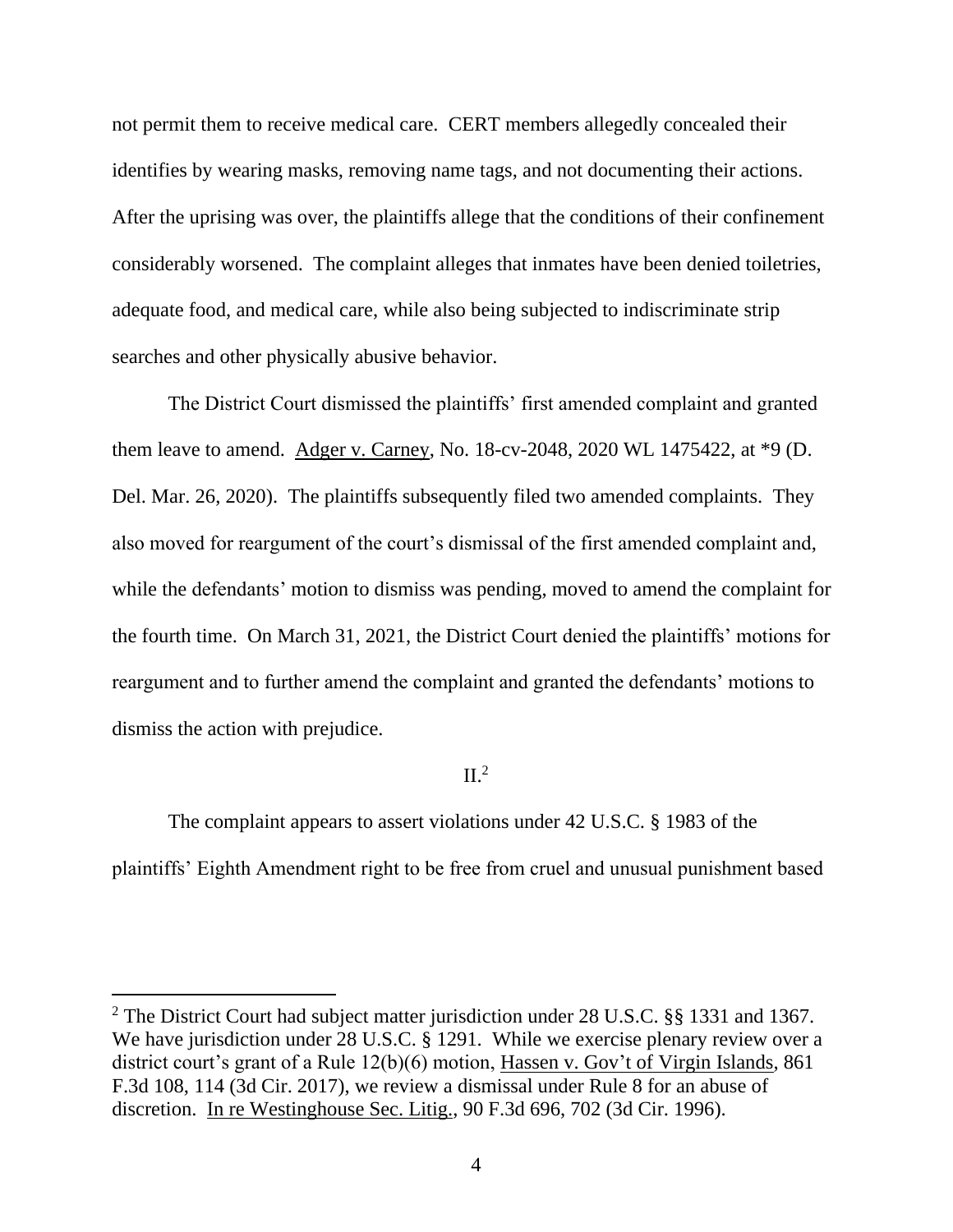on the defendants' use of excessive force and deprivations in the plaintiffs' conditions of confinement.

Due to the plaintiffs' failure to comply with Rule 8, the District Court dismissed all of the plaintiffs' Eighth Amendment claims. Rule 8(a)(2) requires that a pleading contain "a short and plain statement of the claim showing that the pleader is entitled to relief." Fed R. Civ. P. 8(a)(2). The federal rules further provide that "[e]ach allegation must be simple, concise, and direct" and that "[p]leadings must be construed so as to do justice." Fed R. Civ. P. 8(d)(1), (e). Whether a pleading meets the requirements of Rule 8 is a context-dependent inquiry. See W. Penn Allegheny Health Sys., Inc. v. UPMC, 627 F.3d 85, 98 (3d Cir. 2010); Phillips v. Cnty. of Allegheny, 515 F.3d 224, 232 (3d Cir. 2008). A pleading may fail to comply with Rule 8 if it is "unnecessarily complicated and verbose," Westinghouse, 90 F.3d at 703, or fails to provide the defendants basic notice regarding the nature of the claims and allegations against them. Phillips, 515 F.3d at 232.

The plaintiffs contend that "some plaintiffs pled sufficient facts against some defendants." Plaintiffs' Br. 1. The defendants appear to agree that some cognizable claims were pled but argue that the plaintiffs' failure to comply with the federal pleading standards warrants dismissal of the entire action. DOC Defendants Br. 13–14.<sup>3</sup> Although the plaintiffs, who were represented by counsel, somewhat clarified the allegations after the District Court provided them multiple opportunities to amend, the operative

<sup>&</sup>lt;sup>3</sup> The "DOC Defendants" refers to all defendants except Jeffrey Carrothers, Abigail West, and Aaron Forkum. These three defendants are separately represented but joined the DOC Defendants' arguments on appeal in full.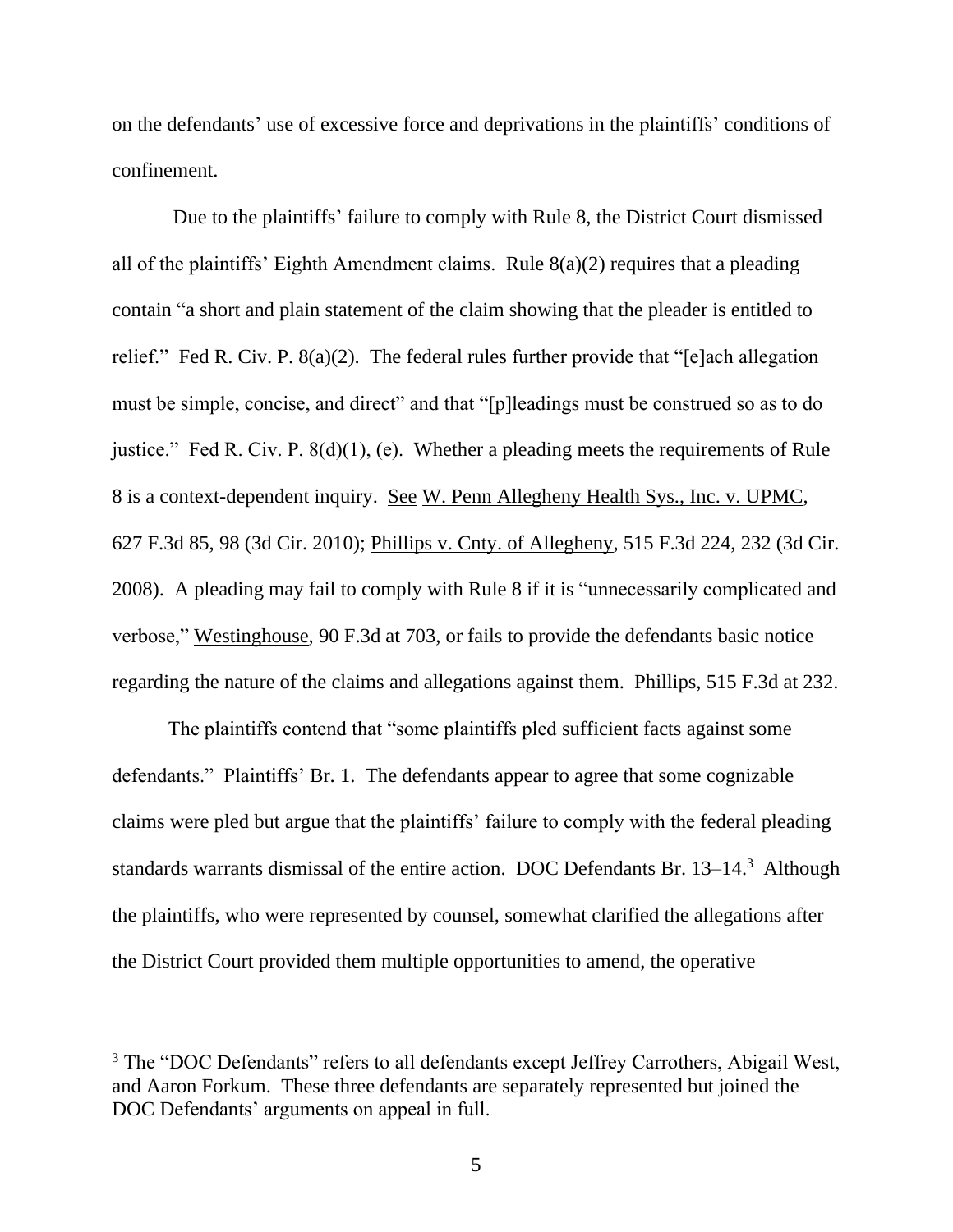complaint still contained a significant amount of extraneous material, difficult to follow allegations, and allegations regarding individuals who are not parties to this litigation. We nonetheless agree with the plaintiffs that at least some claims against some defendants meet the requirements of Rule 8. Given our context-dependent approach, we conclude that the District Court abused its discretion in dismissing all claims.<sup>4</sup>

While we will remand to the District Court for further consideration, we also take this opportunity to provide examples of potentially viable claims. The plaintiffs claim that JTVCC prison officials and employees violated their Eighth Amendment rights by using excessive force and denying inmates humane conditions of confinement. At certain points, the complaint sets forth allegations describing actions taken by individual defendants that harmed individual plaintiffs and therefore could plausibly support a claim for relief. Plaintiffs' Br. at 13; see, e.g., Appendix ("App.") 66; Third Amended Complaint ("TAC") ¶ 35 (plaintiff James Wells alleging that he was beaten by defendants Lawrence Coverdale, Todd Drace, and other CERT members who do not appear to be

<sup>&</sup>lt;sup>4</sup> The plaintiffs argue that the District Court erred by not properly accounting for the informational disadvantages they faced, including the alleged measures taken by CERT members to conceal their identities, and relatedly argue that the District Court should have ordered the DOC to produce JTVCC attendance records. While we have identified the informational disadvantages faced by inmates in preparing complaints, we have also noted that such claims are subject to the standard requirements imposed by Rule 8. See Santiago v. Warminster Twp., 629 F.3d 121, 134 n.10 (3d Cir. 2010); Alston v. Parker, 363 F.3d 229, 233–34 (3d Cir. 2004). Rule 8 clearly applies in this case. And where plaintiffs are unaware of the identities of relevant actors, we have permitted the naming of fictitious defendants "until the identities can be learned through discovery." Alston, 363 F.3d at 233 n.6 (citing Hindes v. F.D.I.C., 137 F.3d 148, 155–56 (3d Cir. 1998)). The plaintiffs did not do so here, and we further note that the plaintiffs agreed to stay discovery until the disposition of any motion to dismiss.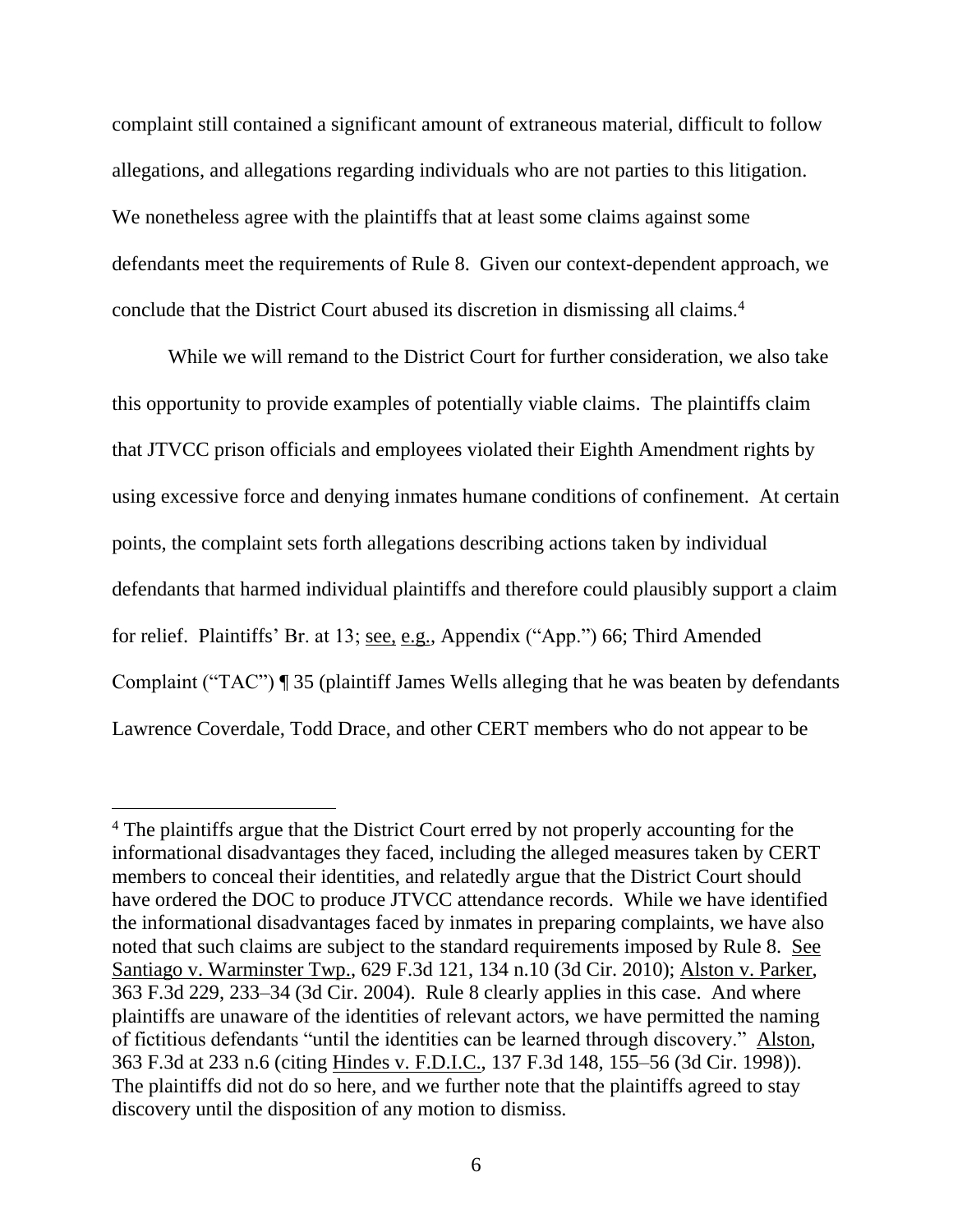named as defendants); App. 70; TAC ¶ 45 (plaintiffs Fred Caldwell, Antwan Douglas, and Shaquille Jackson alleging abuse by defendants Joshua Connor, Lawrence Coverdale, George Gill, Sean Milligan, Dale Rains, and Abigail West); App. 85–86; TAC ¶ 73 (plaintiff Nathaniel Bagwell alleging abuse by defendants Nathaniel Payton and Aaron Forkum). Allegations such as these are sufficient to meet the pleading requirements under Rule 8.<sup>5</sup> In other instances, the complaint lists many defendants that engaged in generalized conduct, see, e.g., App. 96–97; TAC ¶ 98, or many plaintiffs who suffered injuries that were inflicted by unidentified CERT members or JTVCC employees. See, e.g., App. 90–91; TAC ¶¶ 88–89. Standing alone, these types of broad and conclusory allegations are not sufficient to comply with Rule 8. See Ashcroft v. Iqbal, 556 U.S. 662, 680–81 (2009).

Turning to claims of supervisory liability, the District Court dismissed the plaintiffs' claims against the supervisory defendants for failure to state a claim under Rule 12(b)(6).<sup>6</sup> Under section 1983, "a government official is liable only for his or her own conduct and accordingly must have had some sort of personal involvement in the alleged unconstitutional conduct." Argueta v. U.S. Immigration & Customs Enf't, 643

<sup>5</sup> The plaintiffs also assert state law claims for intentional infliction of emotional distress ("IIED"). For similar reasons, the District Court erred in dismissing under Rule 8 all IIED claims advanced by all plaintiffs.

<sup>&</sup>lt;sup>6</sup> From what we can tell, the supervisory defendants include Perry Phelps, Robert Coupe, David Pierce, Dana Metzger, Jeffrey Carrothers, Phil Parker, Robert May, Timothy Radcliffe, and James Scarborough. As discussed above, to the extent any of these defendants directly participated in conduct that violated an inmates' rights, such claims may comply with the requirements of Rule 8. See, e.g., App. 73; TAC ¶ 52 (alleging that defendant Phelps was part of a group who beat certain plaintiffs).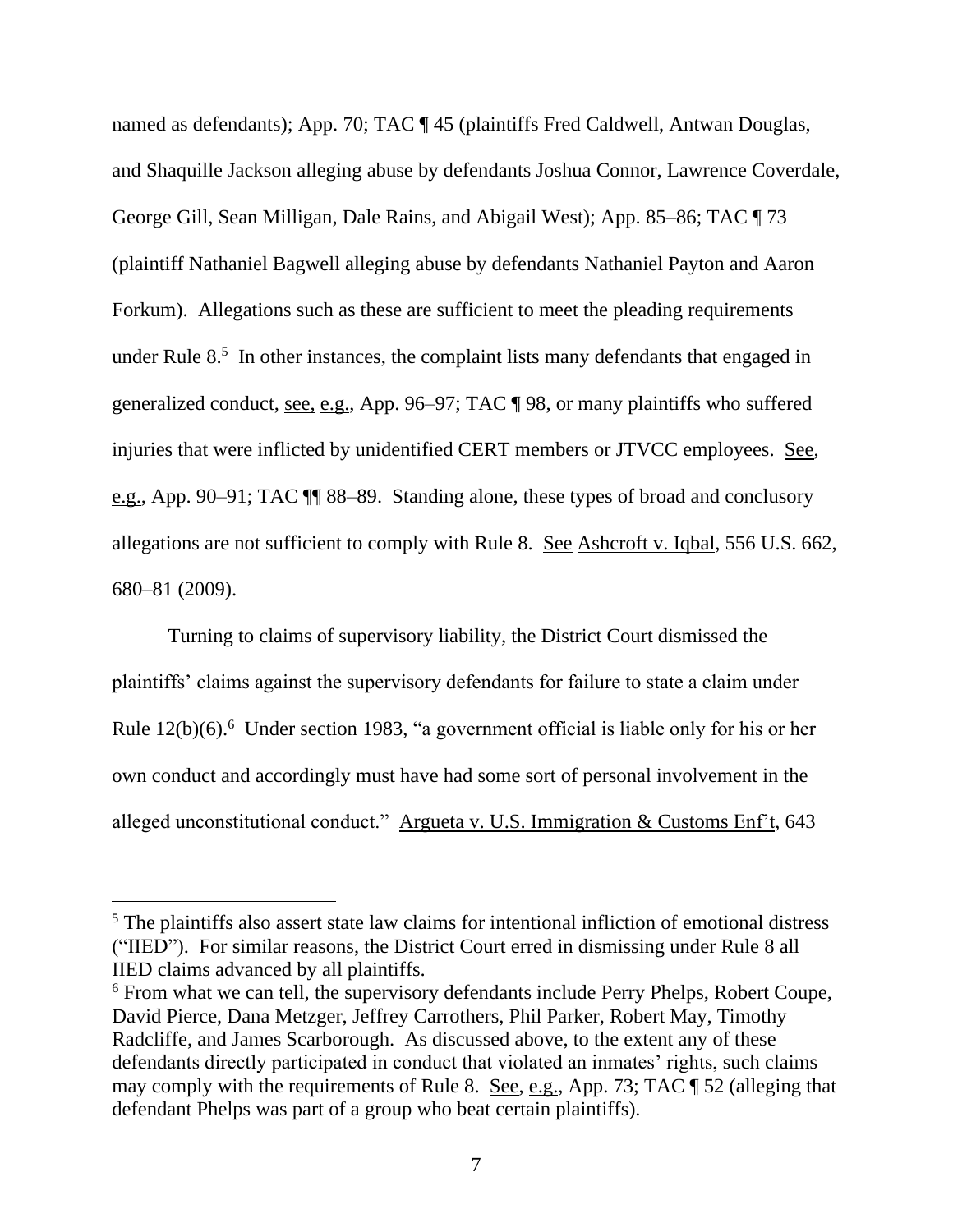F.3d 60, 71 (3d Cir. 2011). Such personal involvement may be established by alleging that a supervisor "participated in violating the plaintiff's rights, directed others to violate them, or, as the person in charge, had knowledge of and acquiesced in his subordinates' violations." A.M. ex rel. J.M.K. v. Luzerne Cnty. Juvenile Det. Ctr., 372 F.3d 572, 586 (3d Cir. 2004).<sup>7</sup> Supervisory liability, in addition, can attach if a supervisor "maintained a policy, practice or custom which directly caused the constitutional harm," including a failure to adopt a practice. Parkell v. Danberg, 833 F.3d 313, 330 (3d Cir. 2016) (quoting Santiago, 629 F.3d at 129 n.5); Barkes v. First Corr. Med., Inc., 766 F.3d 307, 316 (3d Cir. 2014), rev'd on other grounds sub nom. Taylor v. Barkes, 575 U.S. 822 (2015) (per curiam).

The District Court held that the complaint failed to plausibly allege that the supervisory defendants directed others to violate the plaintiffs' constitutional rights or that the supervisory defendants had knowledge of and acquiesced in such violations. We agree that such claims were properly dismissed. While the complaint lists grievances by certain plaintiffs, as the District Court stated, there were only "conclusory allegations that named supervisory [d]efendants either received complaints or were aware of incidents of excessive force prior to the alleged violations." App. 15 (citation omitted); see Santiago, 629 F.3d at 134. To the extent that the complaint advances a claim of supervisory

<sup>&</sup>lt;sup>7</sup> We have previously noted uncertainty regarding the scope of supervisory liability following Iqbal, but given our disposition of this appeal, it is unnecessary for us to resolve those issues. Argueta, 643 F.3d at 70.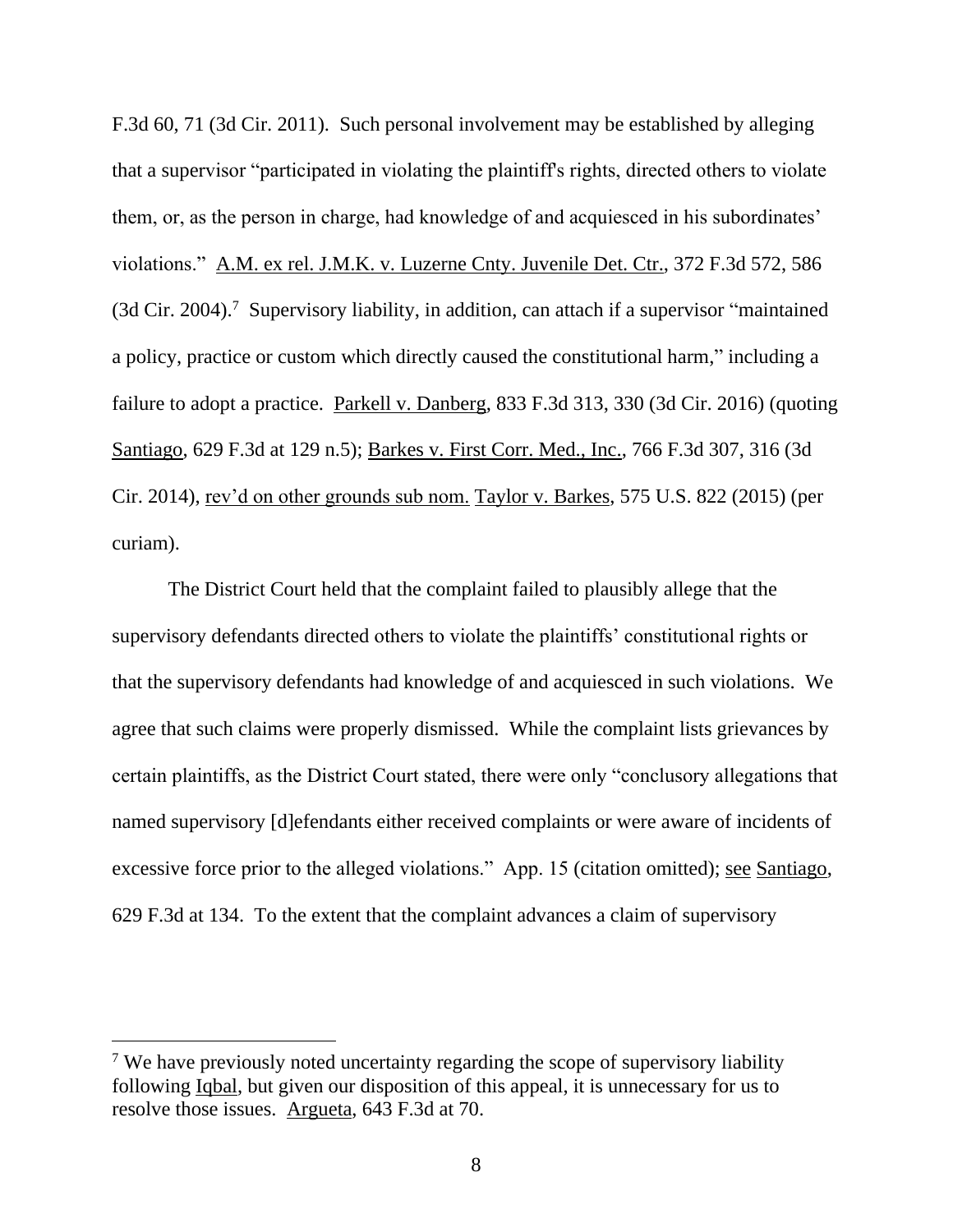liability based on a failure to train, we also agree with the District Court that these allegations are conclusory and therefore fail to state a claim under Rule 12(b)(6).

The plaintiffs raise a few additional arguments that warrant only brief discussion. First, we agree with the District Court that the plaintiffs' section 1983 conspiracy claims were properly dismissed under Rule 12(b)(6). To state a claim for a section 1983 conspiracy, a plaintiff must allege that persons acting under color of state law conspired to deprive him or her of a federally protected right. See Jutrowski v. Twp. of Riverdale, 904 F.3d 280, 293–94 (3d Cir. 2018). The complaint alleges that all defendants conspired to conceal their identities and hide abuse they inflicted on inmates. But as the District Court concluded, such allegations are conclusory as the complaint is "devoid of allegations of coordination and agreement among [defendants]." App. 14 (quotation marks omitted); <u>see Great W. Mining & Min. Co. v. Fox Rothschild LLP</u>, 615 F.3d 159, 178 (3d Cir. 2010).

Second, the District Court did not abuse its discretion in denying both the plaintiffs' motion to further amend the complaint and motion for reargument. See In re Allergen Erisa Litig., 975 F.3d 348, 356–57 & n.13 (3d Cir. 2020) (motion to amend); Howard Hess Dental Lab'ys Inc. v. Dentsply Int'l, Inc., 602 F.3d 237, 246 (3d Cir. 2010) (motion for reconsideration). The plaintiffs' motion to amend sought to correct typographical errors and add an "omitted paragraph" that lists approximately 50 plaintiffs who were injured but unable to identify their perpetrators due to identity-concealing measures. App. 17. For reasons described above, this conclusory allegation would not move the plaintiffs closer to meeting the requirements of Rule 8 and is therefore futile.

9